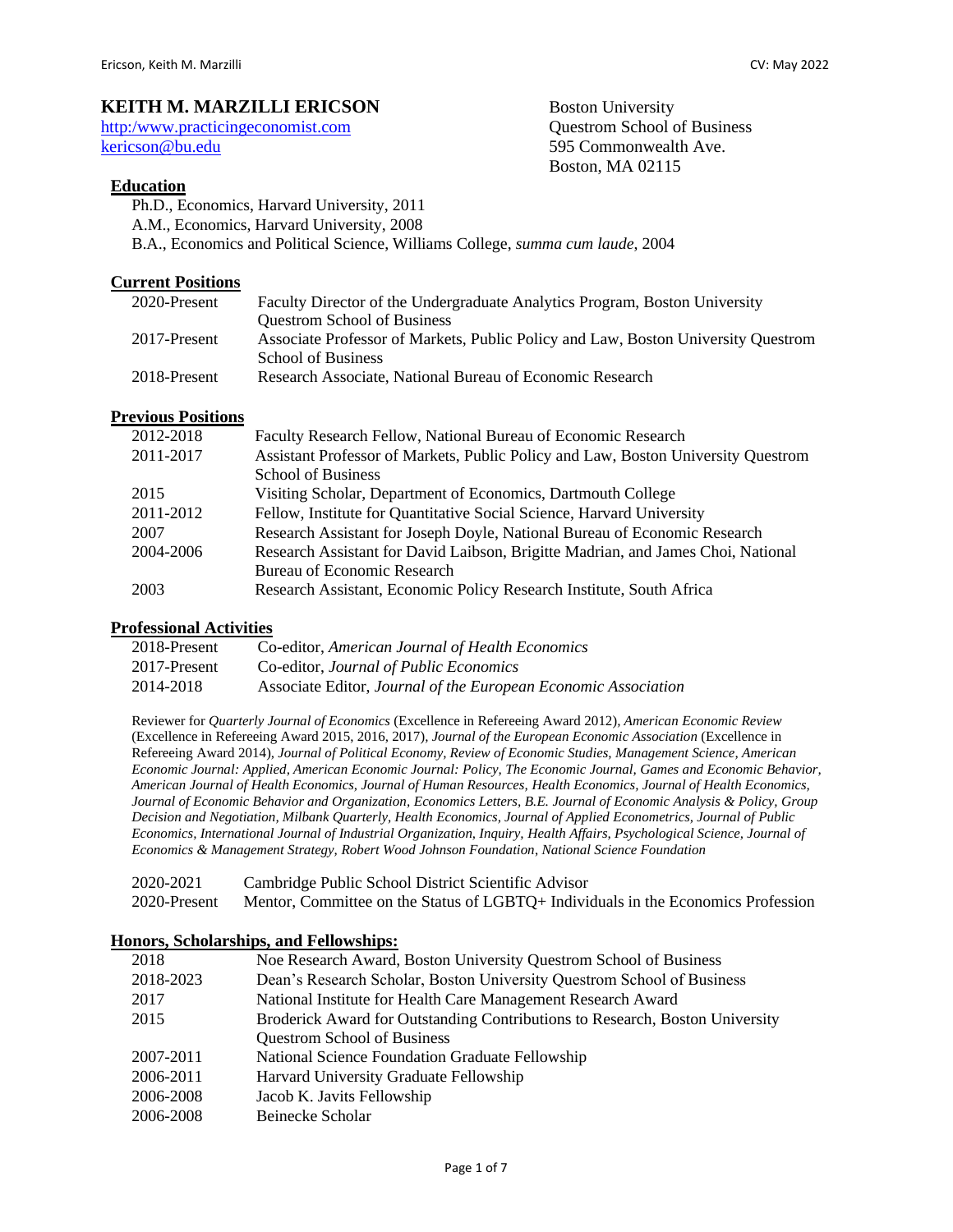# **Publications**

*Ordering of Authors is Alphabetical Unless Noted with a § Symbol*

- Agha, Leila, Keith M. Ericson, and Xiaoxi Zhao. (Forthcoming.) "The Impact of Organizational Boundaries on Healthcare Coordination and Utilization." *American Economic Journal: Economic Policy.*
- Agha, Leila, Keith M. Ericson, Kimberley Geissler, and James B. Rebitzer. (Forthcoming). "Team Relationships and Performance: Evidence from Healthcare Referral Networks." *Management Science.* <https://doi.org/10.1287/mnsc.2021.4091>
- Craig, Stuart, Keith M. Ericson, and Amanda Starc. (2021). "How Important is Price Variation Between Health Insurers?" *Journal of Health Economics,* 77*.* <https://doi.org/10.1016/j.jhealeco.2021.102423>
- Ericson, Keith M., Philipp Kircher, Johannes Spinnewijn, and Amanda Starc. (2021). "Inferring Risk Perceptions and Preferences Using Choice from Insurance Menus: Theory and Evidence." *Economic Journal*, 131(634):713-744[. https://doi.org/10.1093/ej/ueaa069](https://doi.org/10.1093/ej/ueaa069)
- § Geissler K, Lubin B, Ericson K (2021). "The Association of Insurance Plan Characteristics with Physician Patient-Sharing Network Structure." *International Journal of Health Economics and Management.* <https://doi.org/10.1007/s10754-021-09296-4>
- Ericson, Keith M. (2020). "When Consumers Do Not Make an Active Decision: Dynamic Default Rules and their Equilibrium Effects." *Games and Economic Behavior*, 124: 369-385. <https://doi.org/10.1016/j.geb.2020.08.007>
- § Geissler K, Lubin B, Ericson K (2020) The association between patient sharing network structure and healthcare costs. *PLoS ONE* 15(6): e0234990.<https://doi.org/10.1371/journal.pone.0234990>
- § Dorison CA, Wang K, Rees VW, Kawachi I, Ericson K, Lerner JS. 2020. "Sadness, but not all negative emotions, heightens addictive substance use." *Proceedings of the National Academy of Sciences* 117 (2) 943-949*.* [https://doi.org/10.1073/pnas.1909888116.](https://doi.org/10.1073/pnas.1909888116) PMID: 31888990
- Cohen, Jonathan, Keith M. Ericson, David Laibson, and John White. (2020). "Measuring Time Preferences." *Journal of Economic Literature,* 58 (2): 299-347. <https://doi.org/10.1257/jel.20191074>
- § Geissler, Kim, Ben Lubin, and Keith Ericson. (2020). "The role of organizational affiliations in physician referral patterns". *Medical Care Research and Review*, 77(2), 165–175. <https://doi.org/10.1177/1077558718769403> *Best Abstract Award, Payment and Delivery Systems, 2016 Academy Health Annual Research Meeting.*
- Ericson, Keith M. and David Laibson. (2019). "Intertemporal Choice." *Handbook of Behavioral Economics Volume 2*: 1-67.<https://doi.org/10.1016/bs.hesbe.2018.12.001>
- Ericson, Keith M., Kimberley Geissler, and Benjamin Lubin. (2018). "The Impact of Partial-Year Enrollment on the Accuracy of Risk Adjustment Systems: A Framework and Evidence." *American Journal of Health Economics*, 4(4):454-478. [http://doi.org/10.1162/ajhe\\_a\\_00108](http://doi.org/10.1162/ajhe_a_00108)
- Ericson, Keith M., and Justin Sydnor. (2017). "The Questionable Value of Having a Choice of Levels of Health Insurance Coverage"*, Journal of Economic Perspectives*, 31(4): 51-72. [http://doi.org/10.1257/jep.31.4.51.](http://doi.org/10.1257/jep.31.4.51)
- Ericson, Keith M., Jon Kingsdale, Timothy Layton, and Adam Sacarny. (2017). "Nudging Leads to Consumers In Colorado To Shop But Not Switch ACA Marketplace Plans." *Health Affairs,* 36(2): 311-319.<http://dx.doi.org/10.1377/hlthaff.2016.0993>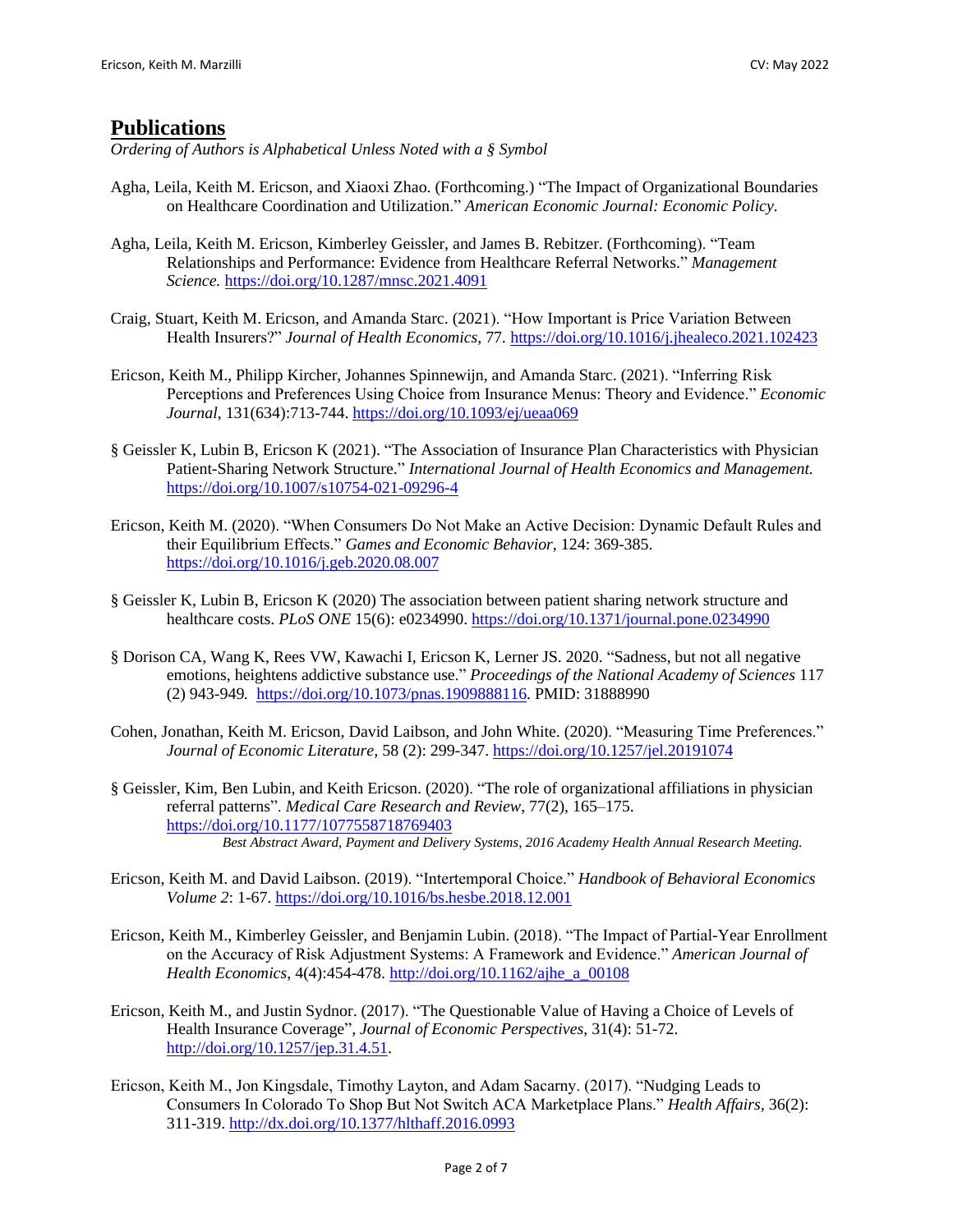- Ericson, Keith M. (2017). "On the Interaction of Memory and Procrastination: Implications for Reminders, Deadlines, and Empirical Estimation*.*" *Journal of the European Economic Association,* 15(3): 692- 719. https://doi.org/10.1093/jeea/jvw015 *Media Coverage: [The Atlantic \(8/2014\),](http://www.theatlantic.com/business/archive/2014/08/the-procrastination-loop-and-how-to-break-it/379142/) [Bloomberg \(9/2014\),](http://www.bloomberg.com/news/2014-09-04/how-to-procrastinate-better.html) [Canadian Public Radio 9/2014](http://www.cbc.ca/radio/spark/spark-258-1.2848356/procrastination-and-reminders-1.2848361)*
- Coffman, Katherine, Lucas Coffman, and Keith M. Ericson. (2017). "The Size of the LGBT Population and the Magnitude of Anti-Gay Sentiment are Substantially Underestimated." *Management Science*, [http://dx.doi.org/10.1287/mnsc.2016.2503.](http://dx.doi.org/10.1287/mnsc.2016.2503)

*Selected Media Coverage: [The Atlantic \(10/2013\),](http://www.theatlantic.com/health/archive/2013/10/surveys-dramatically-underestimate-homophobia/280335/) [Boston Globe \(10/2013\),](http://www.bostonglobe.com/ideas/2013/10/19/sisters-make-boys-conservative/vgiZ4oHsw0DBh7oCH84nwK/story.html) [Freakonomics Radio](http://freakonomics.com/podcast/are-gay-men-really-rich-a-new-freakonomics-radio-podcast/)  [\(12/2013\),](http://freakonomics.com/podcast/are-gay-men-really-rich-a-new-freakonomics-radio-podcast/) Los Angeles [Times \(10/2013\),](http://www.latimes.com/science/sciencenow/la-sci-sn-surveys-underestimate-gay-population-antigay-feelings-20131010,0,2785656.story) [Pew Research Center \(10/2013\),](http://www.pewresearch.org/fact-tank/2013/10/09/study-polls-may-underestimate-anti-gay-sentiment-and-size-of-gay-lesbian-population/) [Psychology Today \(10/2013\),](https://www.psychologytoday.com/blog/dollars-and-sex/201310/homosexuality-is-more-prevalent-we-might-have-thought) [Slate.com \(10/2013\),](http://www.slate.com/blogs/outward/2013/10/11/anti_gay_feelings_new_studies_find_people_aren_t_as_gay_friendly_as_they.html)[Time \(10/2013\)](http://healthland.time.com/2013/10/07/social-attitudes-about-sexual-orientation-may-not-be-as-open-as-previously-thought/)*

- *§* Loewenstein, G., Hagmann, D., Schwartz, J., Ericson, K., Kessler, J. B., Bhargava, S., ... Zikmund-Fisher, B. J. (2017). "A behavioral blueprint for improving health care policy." *Behavioral Science & Policy*, 3(1), 53–66.
- Ericson, Keith M. and Amanda Starc. (2016). "How Product Standardization Affects Choice: Evidence from the Massachusetts Health Insurance Exchange." *Journal of Health Economics*, 50: 71-85. <http://dx.doi.org/10.1016/j.jhealeco.2016.09.005> *Winner 2017 National Institute for Health Care Management Research Award.*
- Ericson, Keith M. and Judd Kessler (2016). "The Articulation of Government Policy: Health Insurance Mandates Versus Taxes." *Journal of Economic Behavior and Organization,* 124:43-54. <http://dx.doi.org/10.1016/j.jebo.2015.09.021> *Media Coverage[: Washington Post \(3/2013\)](https://www.washingtonpost.com/news/wonk/wp/2013/03/25/its-a-mandate-its-a-tax-how-word-choice-effects-obamacare-enrollment/)*
- *§* Geissler, Kimberley, Ben Lubin, and Keith M. Ericson. (2016). "Access is Not Enough: Characteristics of Physicians Who Treat Medicaid Patients." *Medical Care*, 54(4): 350-358. <http://dx.doi.org/10.1097/MLR.0000000000000488>
- Ericson, Keith M. and Amanda Starc. (2015). "Measuring Consumer Valuation of Limited Provider Networks." *American Economic Review (Papers and Proceedings),* 105(5): 115-19. <https://www.aeaweb.org/articles.php?doi=10.1257/aer.p20151082>
- Ericson, Keith M. and Amanda Starc. (2015) "Pricing Regulation and Imperfect Competition on the Massachusetts Health Insurance Exchange." *Review of Economics and Statistics*, 97(3): 667-682. [http://dx.doi.org/10.1162/REST\\_a\\_00514](http://dx.doi.org/10.1162/REST_a_00514)
- *§* Ericson, Keith M., John White, David Laibson, and Jonathan Cohen. (2015). "Money Earlier or Later? Simple Heuristics Explain Intertemporal Choices Better than Delay Discounting Does." *Psychological Science*, 26(6):826-833.<http://pss.sagepub.com/content/26/6/826>
- Ericson, Keith M. and Andreas Fuster. (2014). "The Endowment Effect." *Annual Review of Economics,* 6: 555-579. <http://www.annualreviews.org/doi/abs/10.1146/annurev-economics-080213-041320>
- Ericson, Keith M. (2014). "Consumer Inertia and Firm Pricing in the Medicare Part D Prescription Drug Insurance Exchange." *American Economic Journal: Economic Policy*, 6(1): 38-64. <https://www.aeaweb.org/articles.php?doi=10.1257/pol.6.1.38> *Media Coverage[: New York Times](http://nyti.ms/1GhKkwd)* (12/2014)*, [Kaiser Health News \(9/2012\)](http://khn.org/news/how-is-your-medicare-drug-plan-like-your-cable-company/)*
- Ericson, Keith M. and Amanda Starc. (2012) "Heuristics and Heterogeneity in Health Insurance Exchanges: Evidence from the Massachusetts Connector." *American Economic Review (Papers and Proceedings),* 102(3):493-497.<https://www.aeaweb.org/articles.php?doi=10.1257/aer.102.3.493>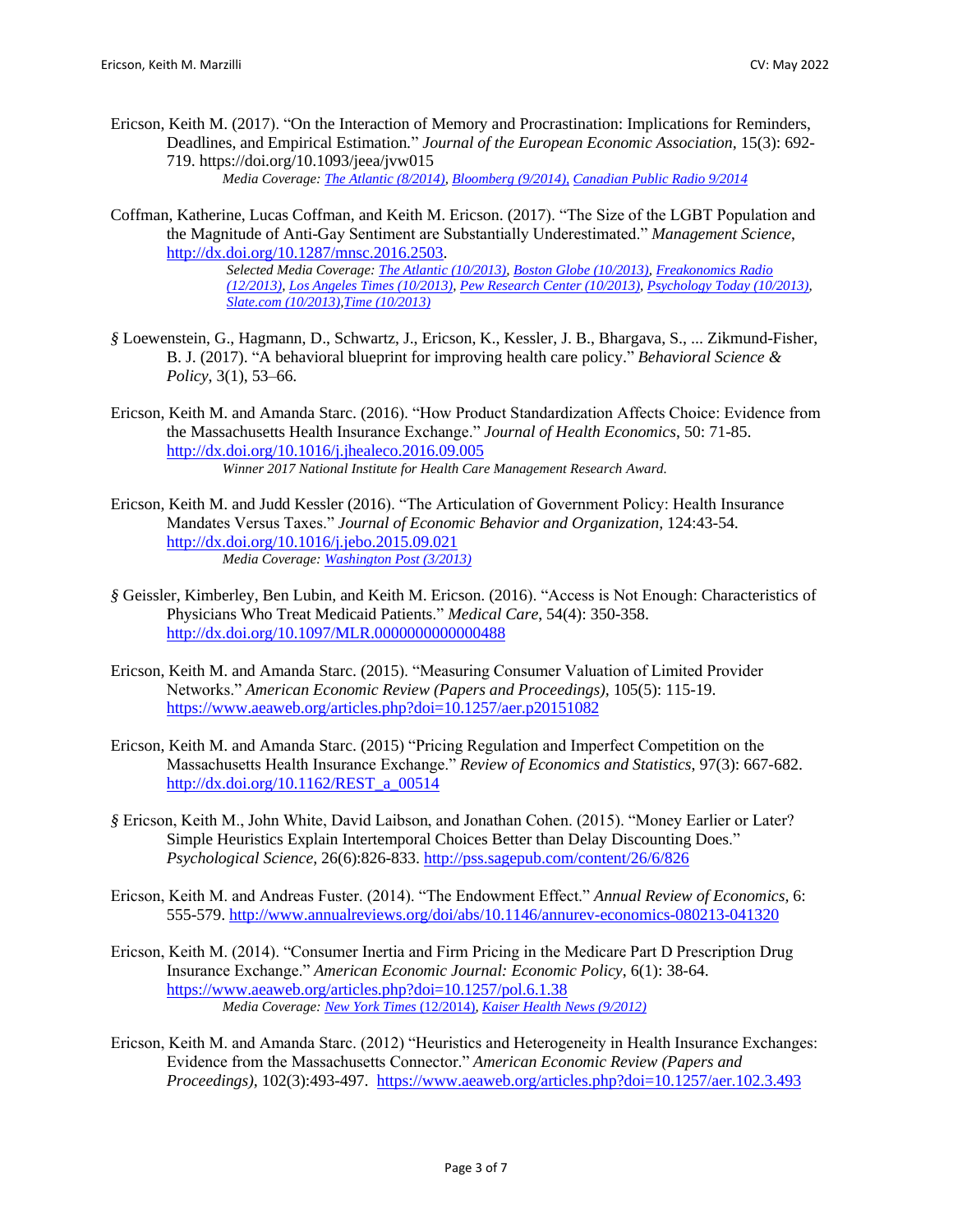- Ericson, Keith M. and Amanda Starc. (2012) "Designing and Regulating Health Insurance Exchanges: Lessons from Massachusetts." *Inquiry,* 49(4): 327-338. [http://dx.doi.org/10.5034/inquiryjrnl\\_49.04.04](http://dx.doi.org/10.5034/inquiryjrnl_49.04.04)
- Ericson, Keith M. and Andreas Fuster. (2011). "Expectations as Endowments: Evidence on Reference-Dependent Preferences from Exchange and Valuation Experiments." *Quarterly Journal of Economics.* 126 (4): 1879-1907.<http://qje.oxfordjournals.org/content/126/4/1879.abstract>
- Ericson, Keith M. (2011). "Forgetting We Forget: Overconfidence and Prospective Memory." *Journal of the European Economic Association,* 9(1):43-60.<http://dx.doi.org/10.1111/j.1365-2966.2010.01005.x> *Media Coverage[: Bloomberg \(9/2014\)](http://www.bloomberg.com/news/2014-09-04/how-to-procrastinate-better.html)*
- Cutler, David and Keith M. Ericson (2010). "Cost-Effectiveness Analysis in Markets with High Fixed Costs." *PharmacoEconomics,* 28(10): 867-875. <http://www.ncbi.nlm.nih.gov/pubmed/20831294>
- *§* McClure, Samuel, Keith M. Ericson, David Laibson, George Loewenstein, and Jonathan Cohen. (2007). "Time Discounting for Primary Rewards." *Journal of Neuroscience*, 27:5796-804. <http://dx.doi.org/10.1523/JNEUROSCI.4246-06.2007>

# **Working Papers/Under Review**

- Ericson, Keith M. and Justin Sydnor. "Liquidity Constraints and the Value of Insurance." Working Paper. NBER Working Paper 24993. Reject and Resubmit at *Review of Economic Studies.*
- Ericson, Keith, Timothy Layton, Adrianna McIntyre, and Adam Sacarny. "Nudging Take-up of Subsidized Insurance: Evidence from Massachusetts." Working Paper.
- Ericson, Keith M. and Jawwad Noor. "Delay Functions as the Foundation of Time Preference: Testing for Separable Discounted Utility." NBER Working Paper 21095.
- Ericson, Keith, Adam Sacarny, and Annetta Zhou. "Dangerous Prescribing and Healthcare Fragmentation: Evidence from Opioids". NBER Working Paper 29992. *Under Review*

# **Other Publications**

Ericson, Keith. 2022. "Negotiating Lower Hospital Prices as a Self-Insured Employer". Harvard Business Review. https://hbr.org/2022/05/negotiating-lower-hospital-prices-as-a-self-insured-employer

# **Presentations in Brief:**

| 2022 | University of Wisconsin-Madison, ITAM (scheduled)                                                                                                                                                      |
|------|--------------------------------------------------------------------------------------------------------------------------------------------------------------------------------------------------------|
| 2021 | Georgia State University, Simon Fraser University, Ohio State University<br><i>Discussant at:</i> Online Public Finance Seminar Series                                                                 |
| 2020 | ASSA/AEA Meetings, BU-Harvard-MIT Health Seminar<br>Discussant at: ESA 2020 Virtual Conference, ASHEcon 2020 Virtual Conference<br><i>Moderator</i> for: Electronic Health Economics Colloquium (EHEC) |
| 2019 | ASHEcon, ASSA/AEA Meetings, Dongbei University of Finance and Economics,<br>Matrix Economics, McGill University                                                                                        |
| 2018 | ASHEcon, NBER Summer Institute (Household Finance), University of Sydney,<br>Queensland University of Technology, Behavioural and Experimental Economics and                                           |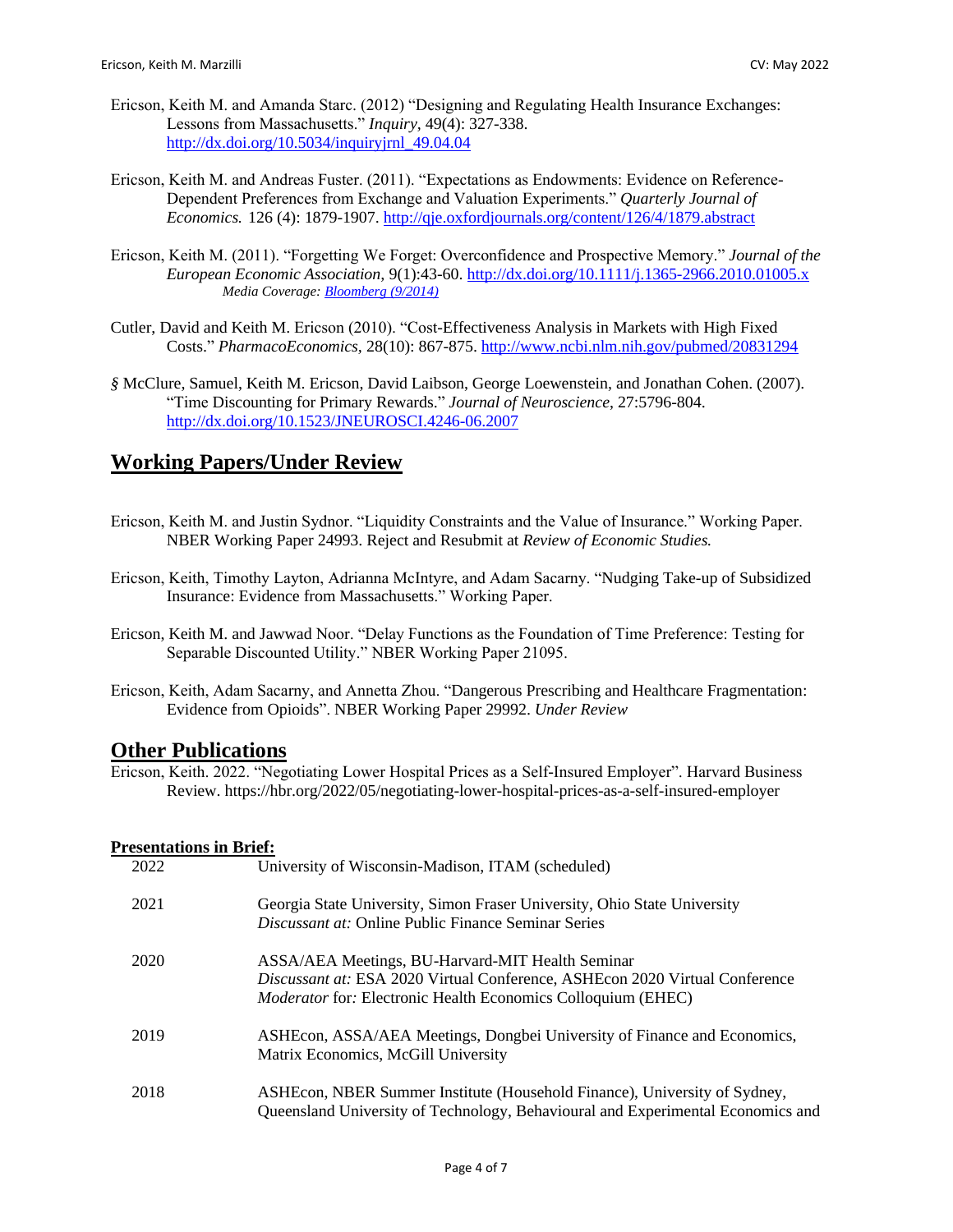|                                       | Finance Conference (Sydney, Australia), University of Technology Sydney, Harvard<br>School of Public Health, Brandeis University, Southern Economic Association,<br>Wharton, U.C. Berkeley                                                                                                                                                                                                                                                                           |
|---------------------------------------|----------------------------------------------------------------------------------------------------------------------------------------------------------------------------------------------------------------------------------------------------------------------------------------------------------------------------------------------------------------------------------------------------------------------------------------------------------------------|
| 2017                                  | RAND, ASSA (Health Economics Research Organization), ASSA (International<br>Health Economics Association), International Health Economics Association World<br>Congress, University of Texas at Dallas, Sloan Foundation, UPenn Behavioral<br>Economics and Health Symposium                                                                                                                                                                                         |
| 2016                                  | Dartmouth College, Columbia University, NBER Health Care Meeting, BU-Harvard-<br>MIT Health Seminar, University of Copenhagen, American Society of Health<br>Economics $(x2)$                                                                                                                                                                                                                                                                                        |
| 2015                                  | Society of Actuaries, Dartmouth College (The Dartmouth Institute), Econometric<br>Society World Congress, Department of Justice/Federal Trade Commission workshop<br>"Examining Health Care Competition," National Tax Association, Boston University<br>Economics, Univ. of Pennsylvania Behavioral Economics and Health Symposium.                                                                                                                                 |
| 2014                                  | American Economic Association, Yale University-Health Insurance Exchange<br>Conference, RAND Health Economics Seminar, "Taxation, Social Norms and<br>Compliance Conference" at Nuremberg, Germany, Stanford Institute for Theoretical<br>Economics: Psychology and Economics, Southern Economic Association, NBER<br>Conference on the Economics of Health Insurance Exchanges, Federal Trade<br>Commission, Academy Health Annual Research Meeting                 |
| 2013                                  | American Economic Association, National Tax Association At ASSA, Harvard-BU-<br>MIT Health Economics Seminar, University of Illinois at Urbana-Champaign,<br>Northwestern University Conference on Healthcare Markets, European Behavioral<br>Economics Meeting, NBER Insurance Working Group, Boston University<br>(Economics), University of Wisconsin-Madison                                                                                                     |
| 2012                                  | American Economic Association, Health Economics Research Organization, Boston<br>University (Economics), Boston University (Management), Boston University (Health<br>Policy Institute), American Society of Health Economics, Behavioral Economics<br>Annual Meeting (BEAM), NBER Summer Institute (Health Care, Aging, Household<br>Finance, Industrial Organization working groups), Yale University (Public Health),<br>National Tax Association Annual Meeting. |
| 2011                                  | Boston University (Management), Brown University, Dartmouth College, Middlebury<br>College, Stanford University, University of British Columbia, UCLA, University of<br>Maryland, University of Michigan (Ross School), University of Pennsylvania<br>(Wharton), University of Southern California, Yale (Management).                                                                                                                                               |
| 2010                                  | UC Berkeley, Stanford Institute on Theoretical Economics: Psychology and<br>Economics, Design Continuum, Economic Science Association, Tucson AZ                                                                                                                                                                                                                                                                                                                     |
| 2009                                  | European Economic Association, Economic Science Association, Yale Whitebox<br>Graduate Student Conference on Behavioral Science                                                                                                                                                                                                                                                                                                                                      |
| <b>Grants (Research)</b><br>2022-2023 | PI, Redesigning payment policy for physician-administered drugs. National Institute<br>for Health Care Management Foundation                                                                                                                                                                                                                                                                                                                                         |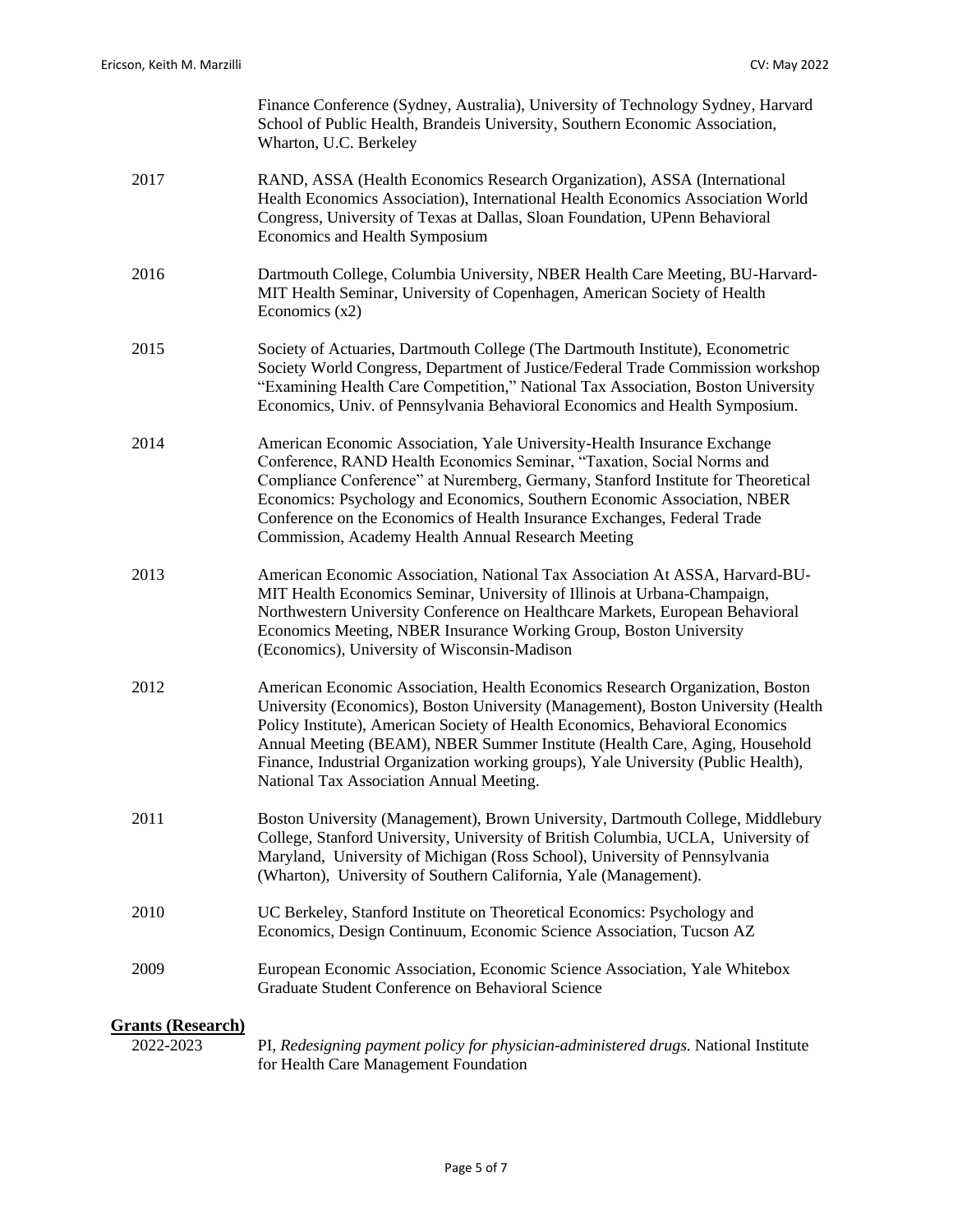2018, and 2019

|                    | 2019-2024                                                                                                          |  | Co-I, Informing Anti-Tobacco Communications with Affective and Decision Science:<br>Application of the Appraisal Tendency Framework. NIH NCI R01 CA224545-01A1<br>(PI: Vaughan Rees)                          |
|--------------------|--------------------------------------------------------------------------------------------------------------------|--|---------------------------------------------------------------------------------------------------------------------------------------------------------------------------------------------------------------|
|                    | 2018-2020                                                                                                          |  | Co-I, Quality and Coordination of Care for Medicaid Managed Care Enrollees. NIH<br>AHRQ R03 HS025515. (PI: Kimberley Geissler)                                                                                |
|                    | 2018                                                                                                               |  | Co-I, The Effect of Behavioral Interventions on Enrollment and Adverse Selection in<br>Health Insurance Marketplaces. J-PAL North America Health Care Delivery Initiative.<br>\$224,551. (PI: Timothy Layton) |
|                    | 2015                                                                                                               |  | Co-I, Intervening with Consumers to Improve Choices on Health Insurance<br>Marketplaces. J-PAL North America Health Care Delivery Initiative. \$124,781. (PI:<br>Adam Sacarny).                               |
|                    | 2014                                                                                                               |  | PI, How Are Physician Referral Networks Affected by Physician Practice Ownership<br>and Limited Coverage Network Insurance Products?, National Institute for Health<br>Care Management Foundation. \$74,986.  |
|                    | 2012                                                                                                               |  | Co-PI, Health Care at the Intersection of Economics and Computer Science, with Ben<br>Lubin. Boston University Hariri Institute Research Project Award. \$30,000                                              |
|                    | 2010                                                                                                               |  | Co-PI, Health Insurance Market Design: Commonwealth Choice in Massachusetts,<br>with Amanda Starc. Harvard Lab for Economic Applications and Policy Grant. \$1500.                                            |
|                    | 2010                                                                                                               |  | Co-PI, Reference Points and Other-Regarding Behavior, with Andreas Fuster. Harvard<br>University Program on Negotiation Next Generation Grant. \$4200                                                         |
|                    | 2010                                                                                                               |  | Co-PI, Reference-Dependent Preferences, Expectations, and Dynamic Choice, with<br>Andreas Fuster and David Laibson. NSF Dissertation Improvement Grant. \$5700                                                |
|                    | 2009                                                                                                               |  | Co-PI, Expectations as Endowments, with Andreas Fuster and David Laibson. Russell<br>Sage Foundation Small Grants Program in Behavioral Economics. \$2515                                                     |
|                    | 2008                                                                                                               |  | Co-PI, A Test of Inequality Aversion Using Social Gambles, with David Laibson.<br>Russell Sage Foundation Small Grants Program in Behavioral Economics. \$3965                                                |
|                    | <b>Grants (Teaching)</b>                                                                                           |  |                                                                                                                                                                                                               |
|                    | 2015                                                                                                               |  | Co-PI. The Psychology of Decision-Making: Practical Applications. Interdisciplinary<br>Course Development Grant, Boston University, with Peter Blake. \$20,500.                                               |
| 2014               |                                                                                                                    |  | Co-PI. Interdisciplinary Course Development Seed Grant, with Peter Blake. Boston<br>University. \$5,000.                                                                                                      |
|                    | <b>Teaching Experience:</b>                                                                                        |  |                                                                                                                                                                                                               |
|                    | Spring 2021, Fall 2021,<br>Spring 2022<br>Fall 2016, 2017, 2018,<br>and 2019, 2020, 2021<br>Fall 2019<br>Fall 2018 |  | Probabilistic and Statistical Decision-Making for Management (QM221),<br><b>Course Content Coordinator</b>                                                                                                    |
|                    |                                                                                                                    |  | The Psychology of Decision-Making: Implications for Business and Public<br>Policy (PL 350)                                                                                                                    |
|                    |                                                                                                                    |  | Doctoral Seminar in Behavioral Economics (PL 945)                                                                                                                                                             |
|                    |                                                                                                                    |  | Facing Disaster: How We Perceive and Prepare for Risk (Honors Seminar)                                                                                                                                        |
| Spring 2016, 2017, |                                                                                                                    |  | Improving Your Decisions, MBA Students. (PL 845)                                                                                                                                                              |